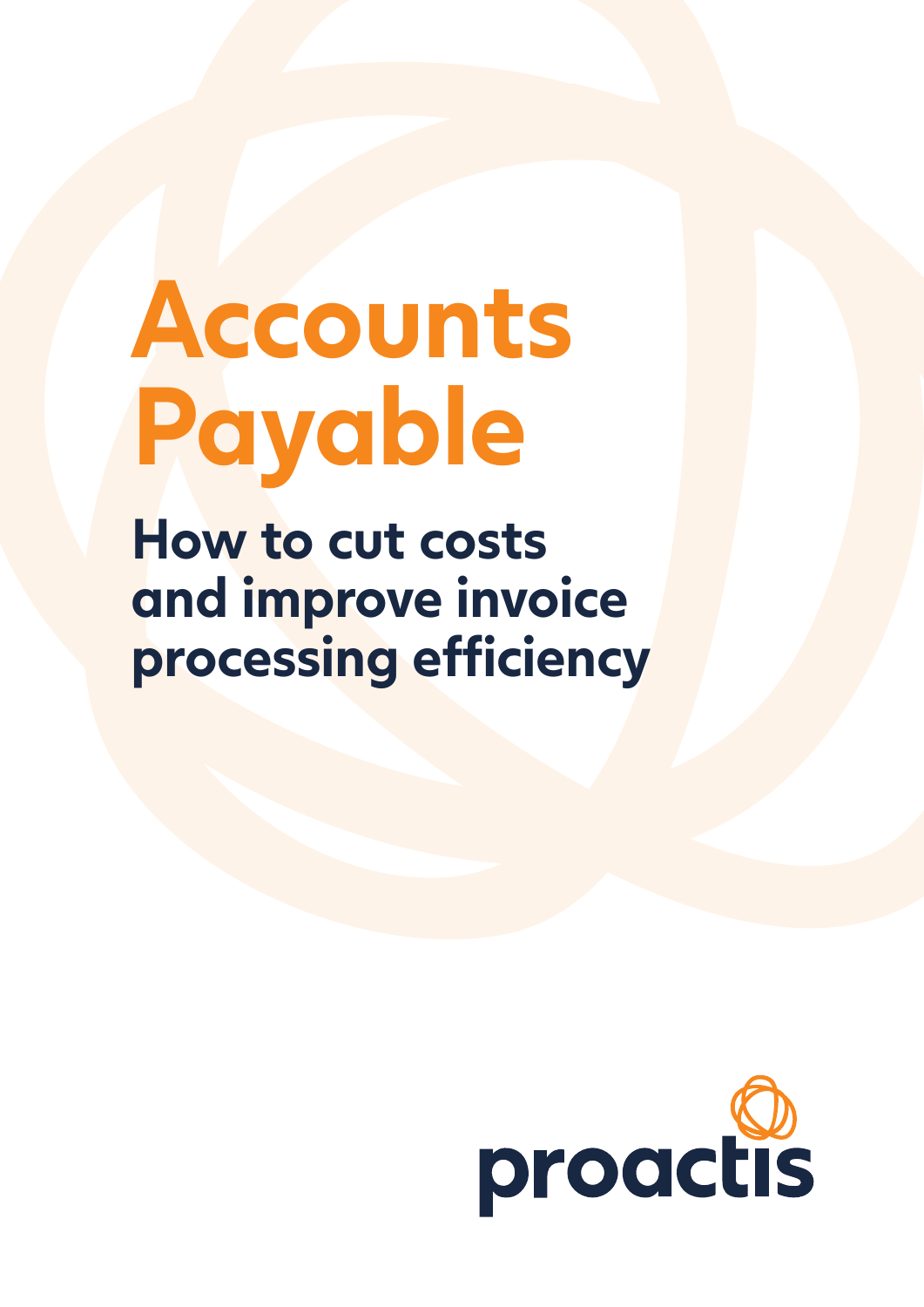| 03 | <b>Introduction</b>                       |
|----|-------------------------------------------|
| 04 | The challenges of invoices                |
| 05 | The goals of invoice automation           |
| 06 | The key elements<br>of invoice automation |
| 08 | A step-by-step approach                   |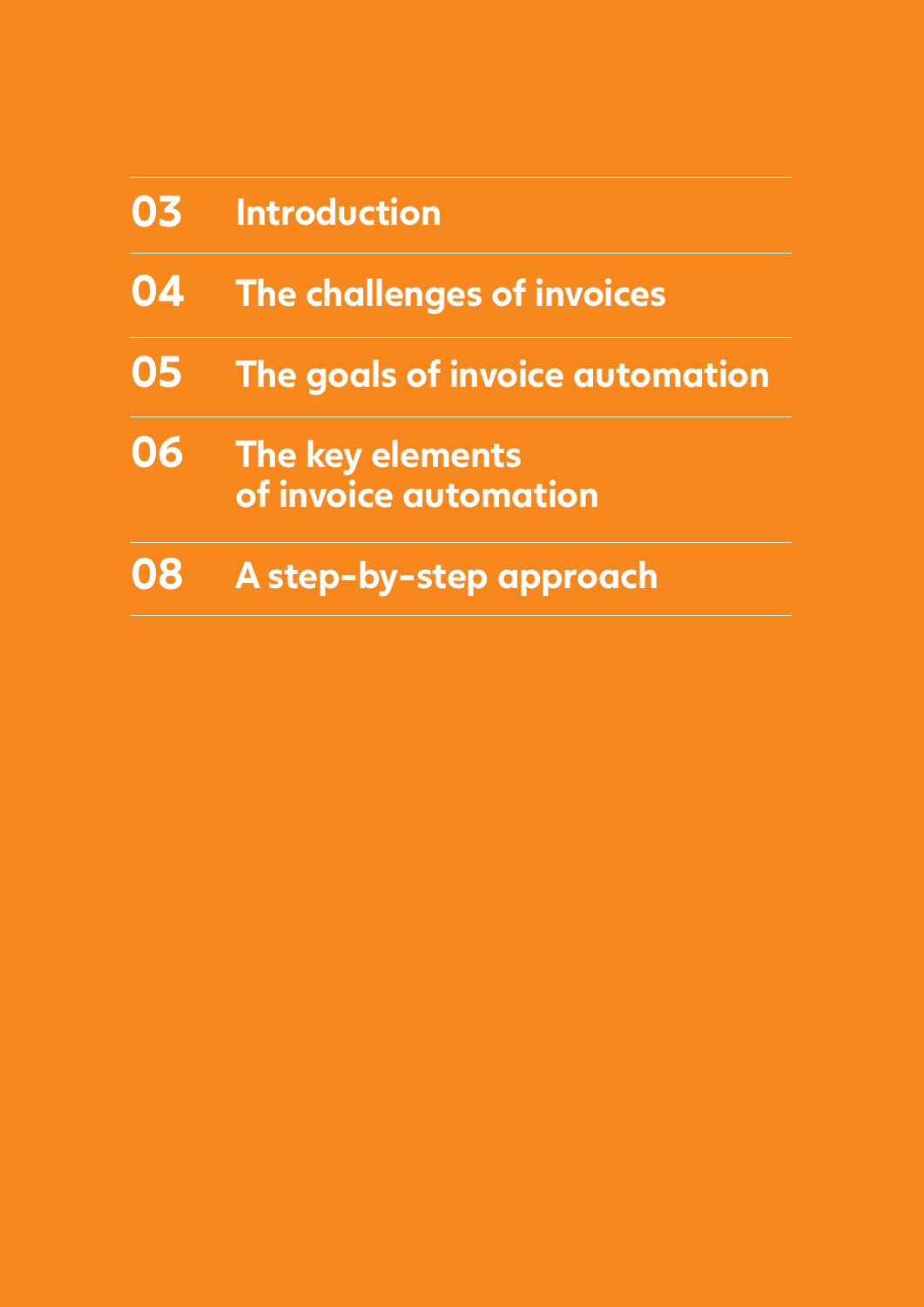# **Introduction**

**If you haven't already, it's time to formulate and execute a strategy to automate invoice processing. The direct and indirect costs of traditional manual processing are just not necessary.**

The technology to eliminate the great majority of the paper handling is available, affordable, and easily implemented within the context of your existing financial systems. And the benefits go beyond cost reduction to creating a cost management and information availability advantage that will help your company better compete for years to come.

Just keep in mind that automated invoice processing is about more than just scanning invoices into a document management system or capturing invoices electronically. To get the results you're really after, you want to automate the full invoice life-cycle from the time they are received to the time they are authorized for payment.

Yes, like most important initiatives, effective invoice automation will require some level of policy and procedure development, and may require some manageable organizational changes before technology can be effectively deployed.

But once you have the foundation in place you can steadily automate more and more of your invoices until you are:

- No longer handling much paper at all.  $\bigcirc$
- **C** Properly paying a high percentage of invoices without the need for any human intervention.
- **Collecting the information you need for** greater control of cash, clearer visibility of spend, and better management of budgets.

At a minimum, the results will be:

- Significantly reduced transaction costs.  $\bigcirc$
- **O** Increased payment terms discounts.
- **C** Improved supplier interaction leading to better future contracts.

### **This guide is intended to provide you with:**

- A more detailed understanding of the challenges associated with invoice processing.
- **An outline of the goals you should realistically have for invoice** processing automation.
- **A** clear picture of what invoice processing automation looks like.
- A practical step-by-step approach to achieving a high level of invoice automation.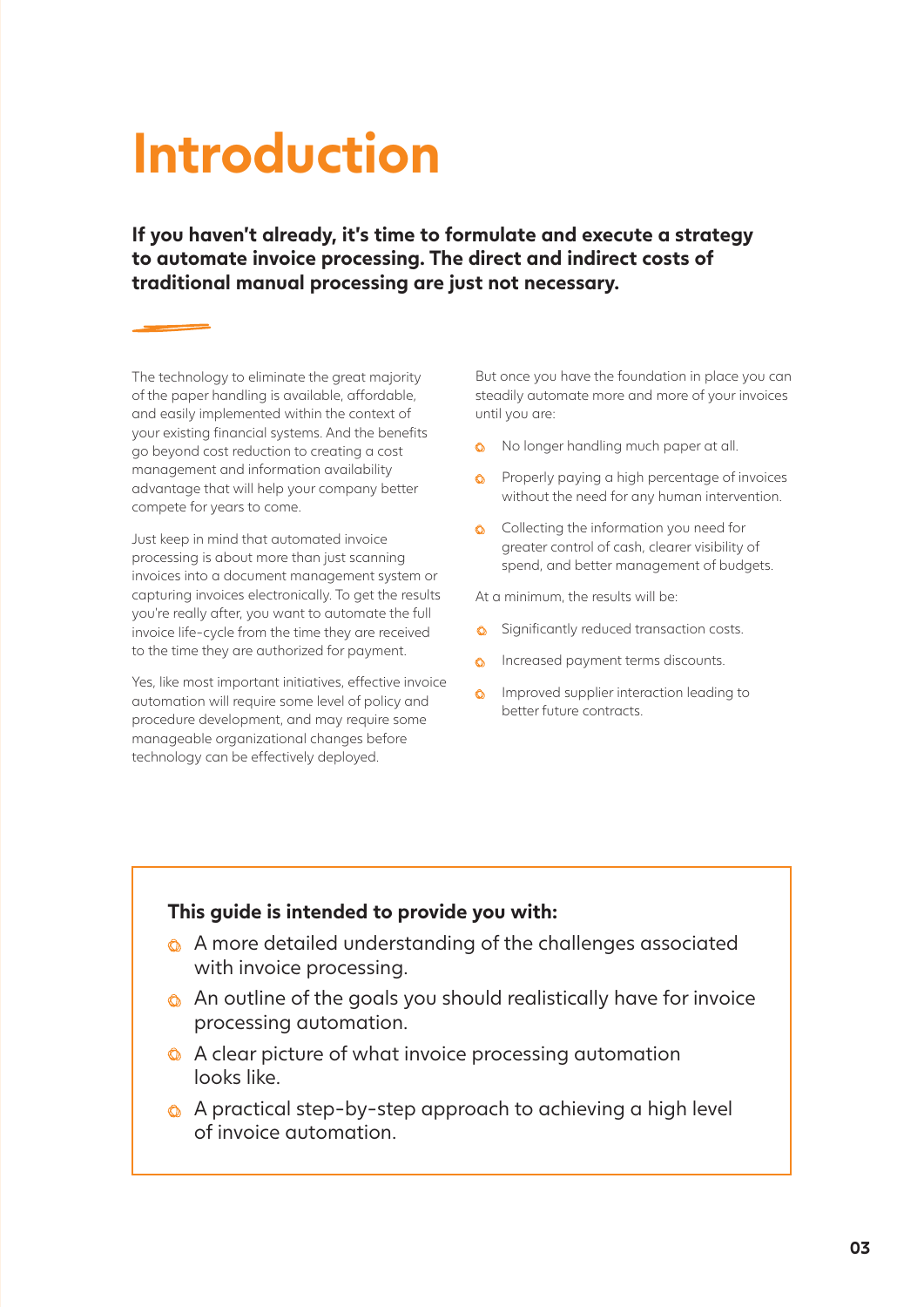# **The challenge of invoices**

**In many organizations, invoice processing is the single most paper-intensive, "high touch" manual activity. Even organizations that have largely automated their front office, operational and supply chain functions often still process invoices manually.**

### **Challenges of Accounts Payable**

The problem starts with the fact that invoices are often not sent to the Accounts Payable (AP) department. They are frequently sent to the person who purchased the product or service and may sit on that person's desk for days or even weeks. Then there's more time and effort forwarding the invoice to AP before it can be entered into the accounting system. Sometimes departmental procedures are methodical, but create even more paper.

But plenty of challenges exist within the AP department as well. Whether received directly from the supplier or forwarded from elsewhere in the organization, invoice processing is very labor intensive. Besides the obvious mail handling and data entry activity, invoices must somehow be coded with appropriate purchase categories and GL accounts. That alone may require a lot of time-consuming research by AP personnel. In order to make sure the charges are valid, invoices need to be compared to one or more POs or a contract, and receipt of the goods or service needs to be confirmed. If the information isn't available or the invoice doesn't match the information AP has access to, the invoice needs to be sent to an appropriate person for review and approval. That takes more time. The more this is done with paper, the more time it takes and the more cost it accumulates.

There is no question that paper invoice handling is the enemy of efficiency in the AP department. Scanning invoices into a document management system can help, but by no means solves the entire problem. Receiving invoices electronically helps more, but only if the rest of the process is set up to automatically use the information.

Manual invoice processing results in a number of problems:

- Management does not have visibility of  $\circledcirc$ outstanding liabilities.
- $\circ$ Invoices are beyond the discount period before they even enter the AP system.
- **O** The potential for paying duplicate invoices increases as suppliers send second copies.
- The inclination to "just pay it" becomes greater  $\hat{\mathbb{C}}$ when the validation process is complex.
- **AP** personnel end up spending time answering inquiries from suppliers about payment status.
- $\odot$ Suppliers may stop delivering inventory or services when invoices are not paid on time.
- $\odot$ Audits become long, costly and problematic.

And that is all in addition to the direct cost of invoice processing – primarily Accounts Payable personnel and departmental operating costs. Industry analysts suggest that on average, it costs bottom performing companies ten times more to process an invoice than top performing companies.

That means the difference between bottom and top performers can be over \$30 per invoice! Multiply that by thousands of invoices, add the cost of missed opportunities for early payment discounts, and add the cost of AP FTEs, and it's easy to see that the direct cost of inefficient invoice processing is substantial.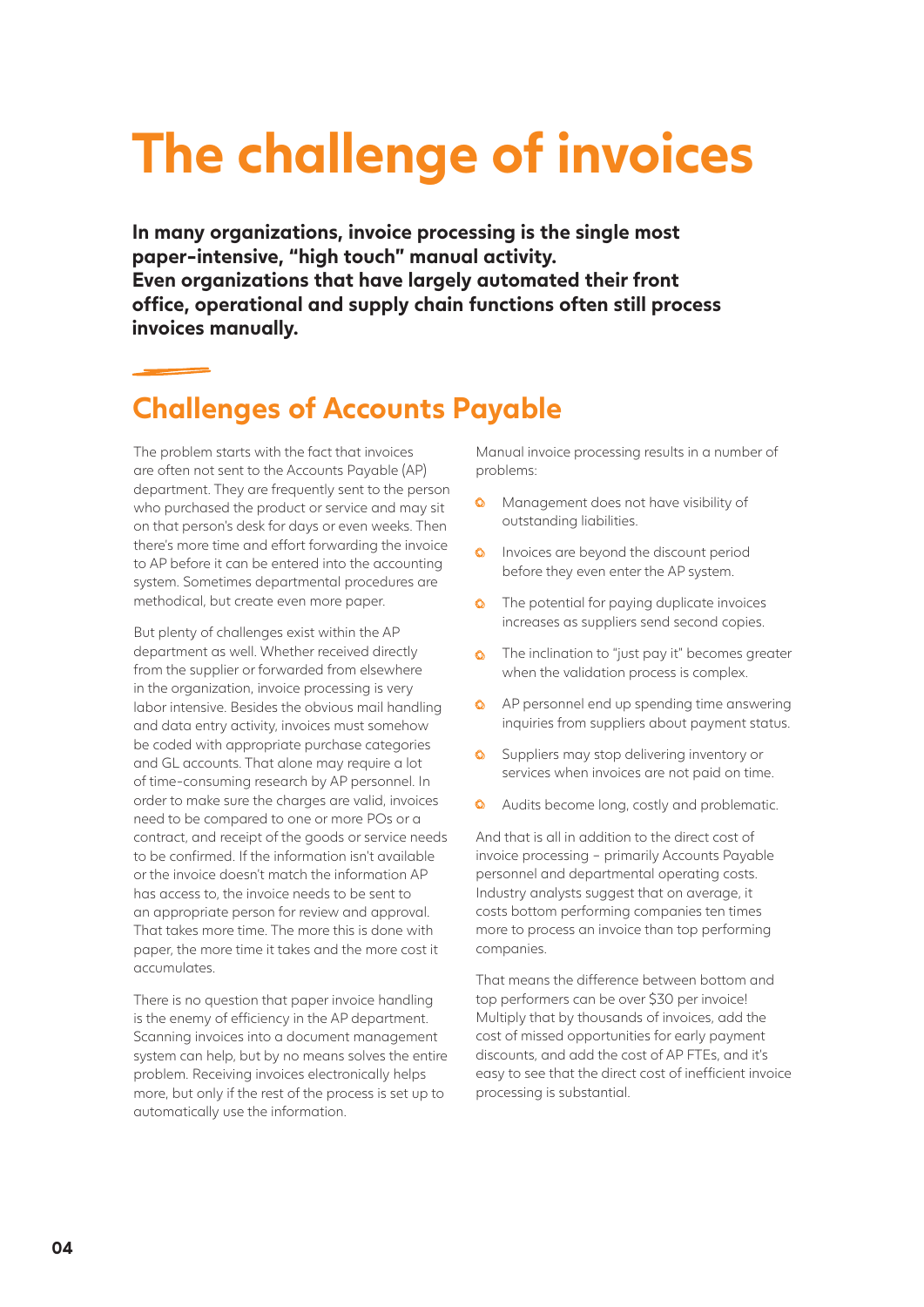### **The goals of invoice automation**

**You may well pay for your investment in invoice processing automation just by reducing the direct cost of invoice handling. But you should set your sights on a number of other goals as well.**

The benefits of fast, accurate, "low touch" invoice processing are actually far-reaching. To realize the full benefit, you should consciously set the following objectives:

- **Reduce direct invoice processing costs** by  $\mathbb{Q}$ improving efficiencies and cycle times.
- **Ensure proper payment** and avoid fraud by improving controls and audit trails.
- **<sup>6</sup>** Reduce overall purchase costs by leveraging early payment discount opportunities and avoiding late charges.
- **O** Improve working capital management with greater visibility of payment liabilities and invoice status.
- **6** Improve budget management with better visibility of commitments.
- **O** Improve procurement effectiveness with better information for spend analysis.
- **Strengthen supplier relationships** with better communication and on-time payment performance.

Even though the word "automation" certainly implies the use of technology, you should recognize that technology is not the be-all-andend-all of your automation initiative – it is just an enabler.

The key to successful invoice processing automation lies in the re-design of management processes and a clear strategy for leveraging the available technology to meet the business goals listed above.

**Companies that rely on traditional invoicing, payment and financing practices,which are burdened by many inefficient,manual tasks, will find themselves at a competitive disadvantage to companies that have automated this process.**

**Automated companies can better manage their spend and vendor relations at all levels.**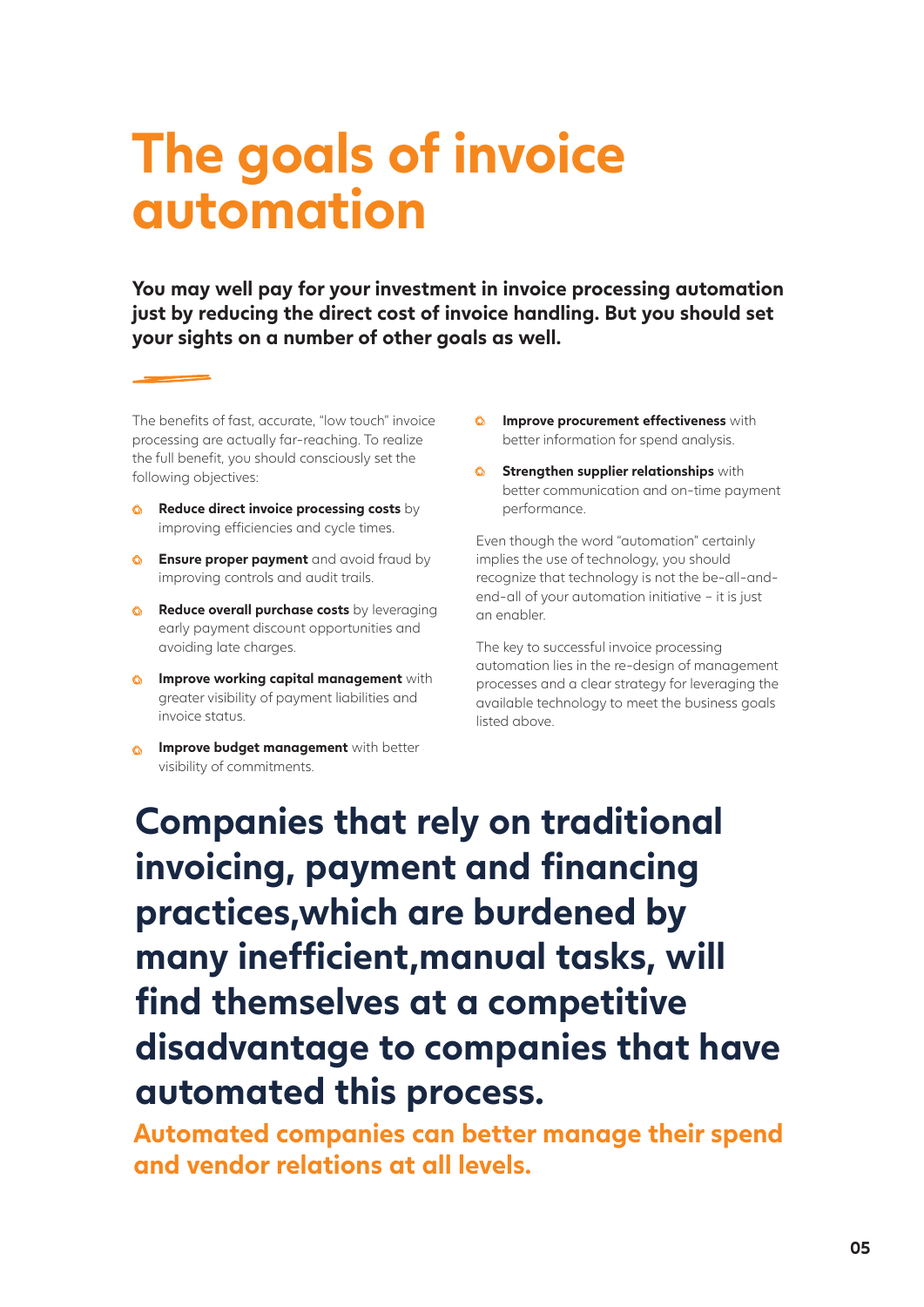### **The key elements of invoice automation**

**So what does invoice processing automation actually look like? Where does it start, and where does it end? What are the detail steps to be automated?** 

The basic concept is simple – that is to process all invoices in a common, electronic manner, enabling as many invoices as possible to be processed "straight through" with little or no need for human intervention, and to make the communication required for exception handling as fast and clear as possible.

The main elements of automation are:

#### **Invoice capture**

The first step is to turn all invoices received into a standardized electronic record for use in all of the other automation steps. If necessary, paper invoices can be manually keyed, though that process can be streamlined with readily available document scanning and OCR technology. Electronic invoices from trading networks, a supplier portal, and other supporting systems need only be translated into your standard format.

Realistically, you will probably use several different methods of invoice capture, with the goal of reducing the percentage that need to be manually entered over time. But one note: contrary to what some people think, streamlining invoice capture does not represent nearly the savings opportunity as streamlining the way you process them once you have them captured does. Scanning and eInvoicing are only preparatory steps and do little on their own to reduce costs. Automation of the following steps is where the real savings lie.

#### **Invoice validation and coding**

This step can be very time and resourceconsuming when processing invoices manually. It can also be prone to frequent errors that distort financial and procurement information over time. In an automated process, the system should be able to use invoice information such as the vendor ID, PO#, contract ID, item codes, etc. to automatically determine purchase categories and GL accounts. More sophisticated systems

can even "learn" how to code invoices over time to continuously reduce the amount of human interaction that's needed. For instance, it can "learn" what departments to be charged based on phone numbers in a complex telecom bill.

In an automated system, this step should also highlight obvious and not-so-obvious duplicate invoices.

#### **Invoice matching and automatic approval**

Again, this can be a big job when processing invoices manually. And it's a step that may be skipped when Accounts Payable staff are particularly pressed for time or don't have ready access to the right information. In an automated process, PO-based invoices can be electronically compared to PO and receipt records from your purchasing system. Non-PO invoices can often be compared to contracts. Invoices that match can be automatically approved for payment.

Of course invoice details like freight charges and taxes can make this more difficult than it sounds on the surface, but a good system will provide sophisticated logic and user-set tolerance ranges that enable a very high percentage of valid invoices to be automatically approved.

#### **Discrepancy resolution and approval**

There will always be some invoices that are questionable or need a particular manager's approval. Even with automated matching, there will still be the need to route a certain number of invoices for review, possible supplier dispute and eventual adjustment or approval.

The key technology here is electronic workflow. An automated process will enable Accounts Payable personnel to quickly route invoices to appropriate people via email. In many cases, the system will even automate that. Unlike sending paper, the invoice and all associated information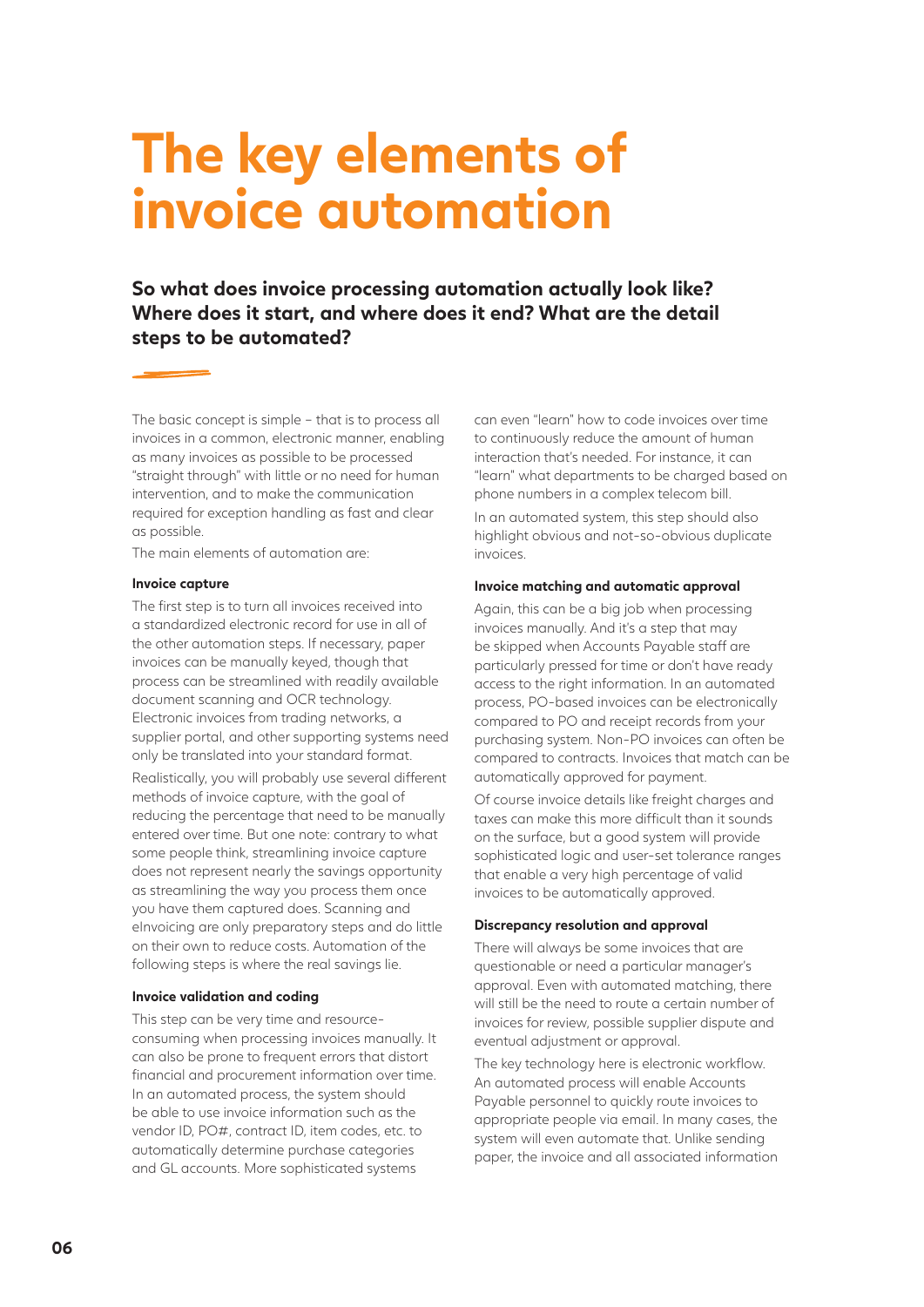will be instantly available to the reviewer. Simple approvals can usually be done with a single click. The whole cycle may only take a few minutes or hours, rather than days or weeks.

#### **Payment authorization**

Once invoices are approved for payment in an automated system, they are passed directly to the financial system for payment scheduling based on the usual factors such as due date and discount date. The good news is that they get to that point far sooner than they typically do with manual invoice processing. That means cash management policies can be exercised as desired and savings from available discounts can be realized. This also eliminates errors that can potentially be introduced by re-keying.

#### **Supplier communication**

In an automated system, the status of invoices is always known and accessible electronically. That makes it possible to give suppliers selfservice inquiry capabilities via a secure supplier portal. Not only does this significantly reduce the enquiry-handling load on the Accounts Payable department, it also gives suppliers piece of mind and the feeling that your organization is "easy to do business with". That and the time you save them when they don't need to chase late payments may well come into play when future purchases or contracts are negotiated.

Don't under-estimate the percentage points that can be shaved from your overall purchase costs over time.

#### **Reporting and analysis**

Last but not least, an automated invoice processing system enables all kinds of reporting and analysis that is simply not possible when invoices are handled manually. Invoices are electronically captured, validated and coded. Because it's done sooner, Financial Managers

have much better visibility of near-term cash requirements, enabling better management of working capital. Because it's done more thoroughly and accurately, Procurement teams have better information for spend analysis, contract negotiations, and supplier relationship management.

In addition to these main elements of automation, there are a few important underlying attributes that are essential to making your invoice processing system effective:

#### **A highly flexible filing system**

Invoice records and associated information such as scanned documents will need to be viewed and processed in many different ways throughout their life-cycle. The ability to look up, organize, sort and filter this information according to the criteria that is important to your organization is key to overall productivity.

#### **An open architecture**

In order to introduce the type of "invoice processing engine" described above without the need to replace existing financial and purchasing systems, the software needs to be designed in a way that enables it to easily access or import information from your existing systems.

#### **An intuitive user interface**

Even though some of the inner workings of your invoice automation may be quite sophisticated, the system needs to be easy to understand and use by your AP personnel and others. For instance, 3-way matching may involve as many as 20- 30 different tests. The system needs to make discrepancies easy to interpret and should provide the ability to take appropriate action with just a click or two. An intuitive user interface design is key to the productivity of individuals.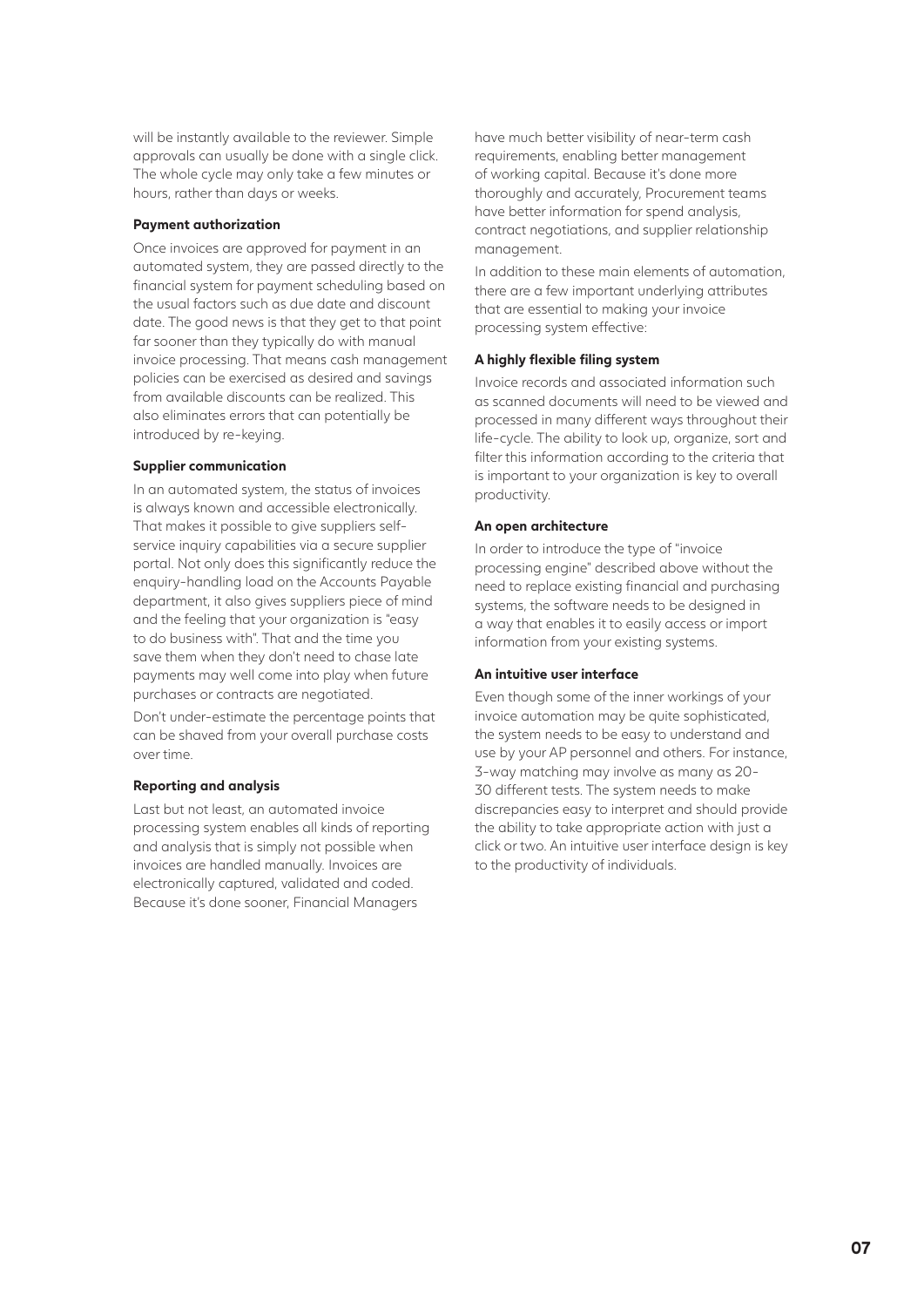## **A step-by-step approach**

**So how do you go about getting from where you are today to effective invoice processing automation? Fortunately, this is one important initiative that can be undertaken as a series of small steps, and can generally be done without making any significant changes to your existing systems.** 

lnitial steps don't require new systems at all in order to deliver incremental benefits. Technology only comes into play once a foundation of policies and procedures are established. Consider the following steps:

#### **Analyze current processes**

Find out how invoices flow through your company today. Where are they received? How do they get to Accounts Payable? How are they validated and coded? What percentage is received electronically vs. in paper form? What is the average time it takes to process an invoice? How many invoices are processed per year per AP FTE? What is the AP cost per transaction (total invoices / AP department cost is at least a rough measure).

Your goal is to understand how you process invoices today, where bottlenecks and delays exist, and how much it's costing. You will probably find opportunities to improve your current procedures, even in the short term.

#### **Centralize invoice management**

Consider establishing a centralized or shared service for invoice management. Inform your suppliers that they should send all invoices to your Accounts Payable function and enforce the policy. (In a survey done by the International Accounts Payable Professionals association (IAPP), more than two thirds (64.7%) of members stated centralization was of utmost importance by giving it an importance rating of 5 on a scale of 1 to 5). Implement a standard approach that captures invoices into some type of electronic form. You may start with a simple document scanning and indexing process. If you need to capture invoices in multiple locations, use a standard approach and centralized electronic filing system that will

streamline your manual approval process.

Your primary goal at this point is to capture invoices as soon as possible and to position yourself for later automation.

#### **Standardize policies and procedures**

Define and document standard policies and procedures for processing of PO and non-PO invoices – e.g. duplicity and mathematical integrity checks, matching criteria and tolerances, discrepancy resolution workflow, dispute and approval workflow, etc. Also document your policies for working capital optimization – e.g. when to take and not take early payment discounts.

Your primary goal is to clarify to your organization exactly how invoices should be processed. This will better guide your current manual processes and prepare you for automation of your policies and procedures.

#### **Automate**

Once you have established your policies, procedures and controls, you are ready to begin automating. At that point you are ready to select and implement a technology solution that provides the elements of automation described in the previous section.

The most important thing to first put in place is a single "processing engine" that will enable you to automate your policies and procedures for validation and coding, matching, discrepancy resolution, payment authorization, and reporting and analysis. You want a single, consistent invoice automation process regardless of how many ways you initially capture invoices. On the front end, you can leverage any electronic invoicing opportunities